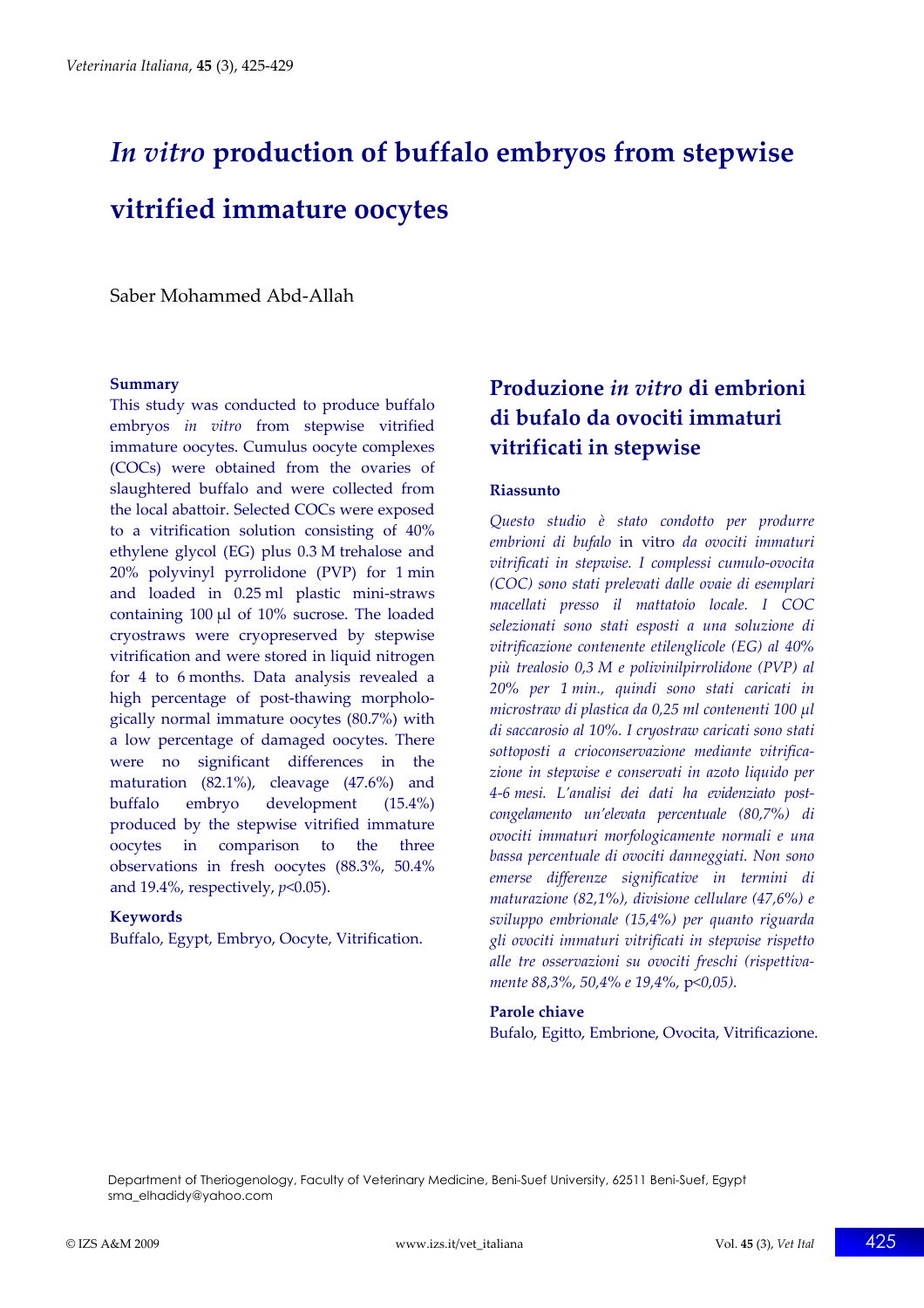# **Introduction**

Recent research investigating the *in vitro* culture of immature oocytes to the morula and/or blastocyst stage of development has been primarily focused on the improvement of cryopreservation methods of immature oocytes to overcome cryoinjury‐induced blocks to development.

A practical freezing method is a key factor in commercial embryo transfer and production technology and offers the opportunity of implementing novel animal breeding and production programmes.

Although, many studies on conventional vitrification methods (one‐step methods) have been undertaken successfully in cattle and other domestic species, the results obtained in buffalo appear to be limited (1, 6).

Several cryopreservation methods, such as slow freeze and vitrification, have been used to preserve embryos and oocytes of many animal species, resulting in the birth of live offspring. Vitrification is defined as a physical process by which a highly concentrated solution of cryoprotectants solidifies during cooling, without the formation of ice crystals (8). This offers several advantages over conventional equilibrium methods, e.g. faster and simplified freezing and thawing procedures, high percentages of oocyte/embryo survival and no requirements for a freezing machine (5). Vitrification was reported to be suitable for cryopreservation of bovine oocytes (7). However, there were no reports available on the cryopreservation of buffalo oocytes by stepwise vitrification. Therefore, our study was conducted to produce buffalo embryos *in vitro* from stepwise vitrified immature oocytes.

# **Materials and methods**

All materials were purchased from the Sigma Chemical Company, in St Louis (Missouri) unless otherwise indicated.

## **Collection of oocytes**

Cumulus oocyte complexes (COCs) were obtained by aspiration of 2‐6 mm from abattoir ovaries as described by Totey *et al.* (10). The age of the female animals ranged from 5 to 15 years. The COCs were washed three times with tissue culture medium (TCM-199), supplemented with 10% foetal calf serum (FCS) and 50 μg/ml gentamycin sulphate.

## **Experimental design**

Immature buffalo oocytes were cryopreserved after collection using the stepwise vitrification technique. Non‐vitrified oocytes subjected to the same *in vitro* fertilisation technique were used as controls.

COCs were equilibrated at room temperature in 10% ethylene glycol (EG) in modified Dulbecco phosphate‐buffered saline (mPBS) for 5 min (PBS supplemented with 10% FCS and 0.6 % bovine serum albumin [BSA]) and were then equilibrated again for 5 min in 10% EG and 0.3 M trehalose present in mPBS. The embryos were vitrified for 1 min in a pre‐ cooled (on ice) vitrification solution consisting of 40% EG and 0.3 M trehalose and 20% polyvinyl pyrrolidone (PVP) (2).

Groups of 5‐10 immature oocytes were rapidly loaded into 0.25 ml straws (Bicef, L'Aigle) in accordance with the double column Curtis method (4). In this respect, a column of 9-10 mm of vitrification solution containing immature oocytes was loaded between two columns of 9‐10 mm layers of a 10% sucrose solution and separated from the oocytes by a 5‐7 mm layer of air bubbles. Once the straw had been loaded, the unloaded end was sealed using a heat sealer.

## **Stepwise vitrification technique**

The loaded cryostraws were immediately and carefully touched by the forceps that had previously been maintained in a liquid nitrogen insulating cup (–196°C) at the straw wall surrounding the fluid segment containing the immature oocytes for approximately 3‐ 7 sec. The cryostraws were then placed on the surface of the liquid nitrogen present in the tank for approximately 20‐30 sec. The loaded cryostraws were plunged into a labelled goblet containing liquid nitrogen (–196°C) and stored for 4‐6 months.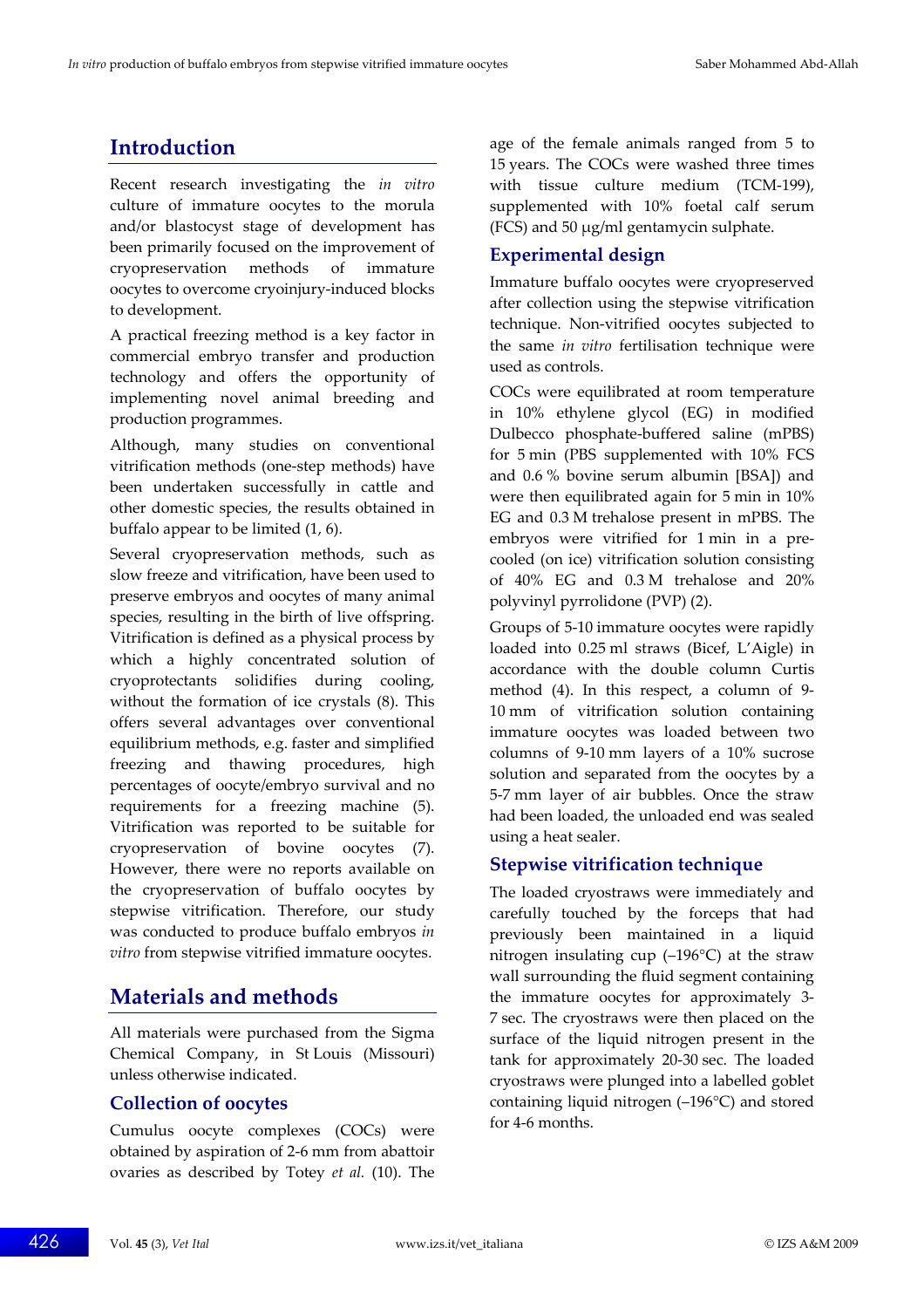## **Thawing procedure of cryostraws**

Bielanski *et al.* (3) described the thawing procedure that was used in our study. Briefly, the straws were immersed for 10 sec in a water bath at 30°C. The contents of each straw were emptied into a Petri dish containing 2 ml of mPBS and mixed by slight agitation. Immature oocytes were washed 2‐3 times in a culture medium (TCM-199 + 10% FCS) and co-cultured in 50 μl drops of this medium at 38°C in a humidified atmosphere of 5% CO2.

#### **Assessment of survival of oocytes**

The post-thawing survival of embryos was observed under a stereomicroscope (M6C‐9, N9116734, Russia). Oocytes were judged morphologically as survivors (Fig. 1) when the spherical and symmetrical shape had no signs of lysis, membrane damage, swelling, degeneration or leakage of the cellular content; oocytes were considered abnormal (Fig. 1) when a ruptured zona pellucida or a fragmented cytoplasm with signs of degeneration were present (5).



- (a) Shrinkage of cytoplasm
- (b) Leakage of cellular content
- (c) Rupture of cell membrane
- (d) Non-shrinkage cytoplasm (morphological normal oocytes)

#### Figure1

Morphological abnormalities in post-thawed stepwise vitrified immature buffalo oocytes

## *In vitro* **fertilisation of stepwise vitrified thawed buffalo oocytes**

Morphologically normal post-thawed COCs were washed twice with TCM-199, supplemented with 10% FCS and 50 μg/ml gentamycin sulphate.

Maturation was performed in 50 μl drops (10 COCs/drop) of the same medium used for washing and was supplemented with 10 μl/ml pregnant mare serum gonadotropin (PMSG) (Folligon, Intervet, Cairo), 10 μl/ml human chorionic gonadotropin (hCG, Pregnyl, Nile Company for Pharmaceuticals and Chemical Industries, Cairo). The reaction with the post‐ thawed COCs was conducted with mineral oil, for an incubation time that lasted between 22 h and 24 h at 38.5°C and in an atmosphere of 5%  $CO<sub>2</sub>$ .

The contents of two 0.25 ml straws were thawed in a water bath at 37°C for 30 sec, layered beneath 1.0 ml of Bracket‐Oliphant (BO) medium supplemented with 10 mM caffeine, 10 μg/ml heparin and 20 mg/ml BSA (fraction V). The thawed material was centrifuged at  $700 \times g$  units for 8 min at room temperature. The sperm pellet of frozen thawed semen was resuspended in the same medium to give a final concentration of 10‐  $16 \times 10^6$  sperm cells/ml.

Matured oocytes were washed three times in a sperm suspension medium, kept in a 50 μl droplet (10 oocytes/drop) for the same medium then covered with warm sterile mineral oil and incubated for 1 h at 38.5°C in a humidified atmosphere of 5% CO<sub>2</sub>. Thereafter, oocytes were inseminated with a sperm suspension (50 μl/droplet) and incubated for 24 h at 38.5°C in a humidified atmosphere of 5% CO2 for fertilisation.

Putative zygotes were cultured, under oil, in groups of 10 in 50 μl droplets of TCM‐199 supplemented with 10% FCS and 50 μg gentamycin sulphate.

Cultured dishes were incubated for 5‐7 days at 38.5°C in a humidified atmosphere of 5% CO2 and the culture medium was changed every 48 h. The day of fertilisation was considered as day 0 and morula and/or blastocysts for stepwise vitrified and fresh immature oocytes was calculated from the number of embryos which cleaved at least once and were collected on day 6‐8 post insemination.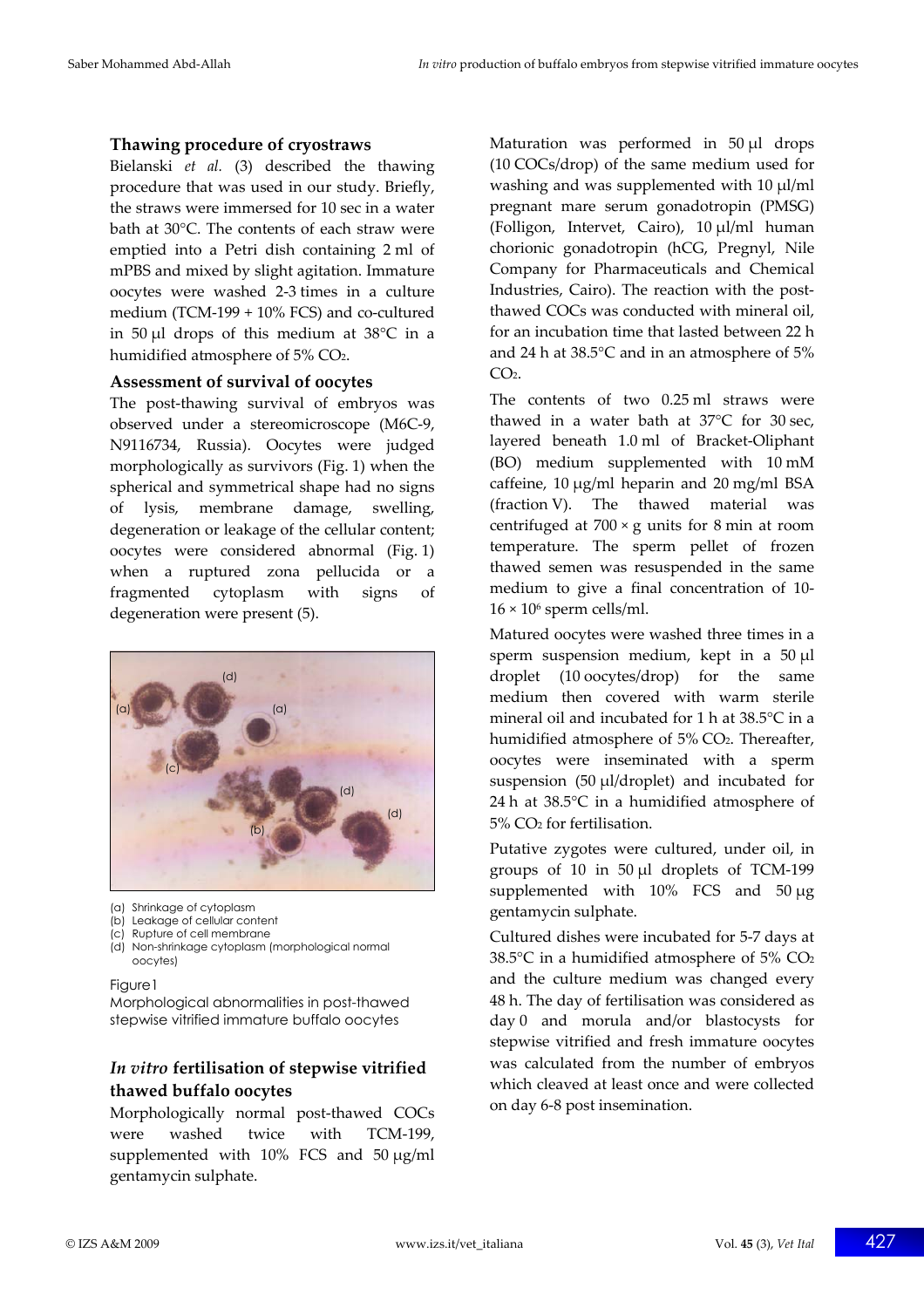## **Statistical analysis**

The experiment was replicated 10 times and the data were analysed by chi‐square analysis (9).

# **Results**

The results of the present study (Table I) revealed a percentage of post thawing morphologically normal immature oocytes frozen by stepwise vitrification technique.

Our statistical analysis (Table II) showed an insignificant (*p*>0.05 or *p*>0.01) in the maturation and cleavage rates in stepwise vitrified immature oocytes in comparison to those of fresh oocytes (82.1%, 47.6% vs 88.3 %, 50.4 %, respectively).

The differences between the percentages of developed buffalo embryos resulting from the stepwise vitrified (Fig. 2) and fresh oocyte procedure were non‐significant (*p*>0.05 or *p*>0.01), although the value of the fresh oocytes was higher (15.4% vs 19.4%, respectively).

# **Discussion**

The high survival rates of vitrified-thawed immature buffalo oocytes observed in the present study compare favourably with other reports of buffalo oocytes cryopreserved using the one‐step vitrification method (1).

The high rate of morphologically normal post‐ thawed immature oocytes in comparison to a previous report (1) can be attributed to the direct contact of the forceps (–196°C) to the wall of the straw, which lead to ultra rapid freezing of oocytes and a decrease in surface tension, thereby reducing ultra structural damage of the oocytes, in addition to stabilising the straw wall during freezing and avoiding the mixing of different segments within the straw and avoiding the explosion of the straw during the thawing process, thereby decreasing the loss and damage of oocytes.

Table Ι

Frequency of different observations in the stepwise vitrified thawed immature buffalo oocytes

| Criteria                                      |                             | Number of stepwise vitrified immature oocytes (%) |
|-----------------------------------------------|-----------------------------|---------------------------------------------------|
| Number of stepwise vitrified immature oocytes |                             | 520                                               |
| Number of morphological normal oocytes (%)    |                             | 420 (80.7%)                                       |
| Number of damaged oocytes (%)                 |                             | 100 (19.3%)                                       |
| Types of cryoinjury                           | Ruptured zona pellucida (%) | 35 (35%)                                          |
|                                               | Shrinkage of cytoplasm (%)  | 65 (65%)                                          |
|                                               | Leakage of cell content (%) | 10 (10%)                                          |

Table ΙΙ

Developmental competence of stepwise vitrified thawed immature and fresh oocytes

| Criteria                   | Number (%)                          |                              |  |
|----------------------------|-------------------------------------|------------------------------|--|
|                            | Stepwise vitrified immature opcytes | Fresh immature oocytes       |  |
| Number of cultured oocytes | 420                                 | 283                          |  |
| Matured oocytes (%)        | $345(82.1\%)$ <sup>(a)</sup>        | $250(88.3\%)$ <sup>(a)</sup> |  |
| Cleaved oocytes (%)        | 200 (47.6 %) (b)                    | 126 (50.4 %)(b)              |  |
| Buffalo embryos (%)        | 65 $(15.4\%)$                       | 55 $(19.4\%)$                |  |

Within the same row, values with the same superscript are insignificantly different from each other (*p*>0.05)